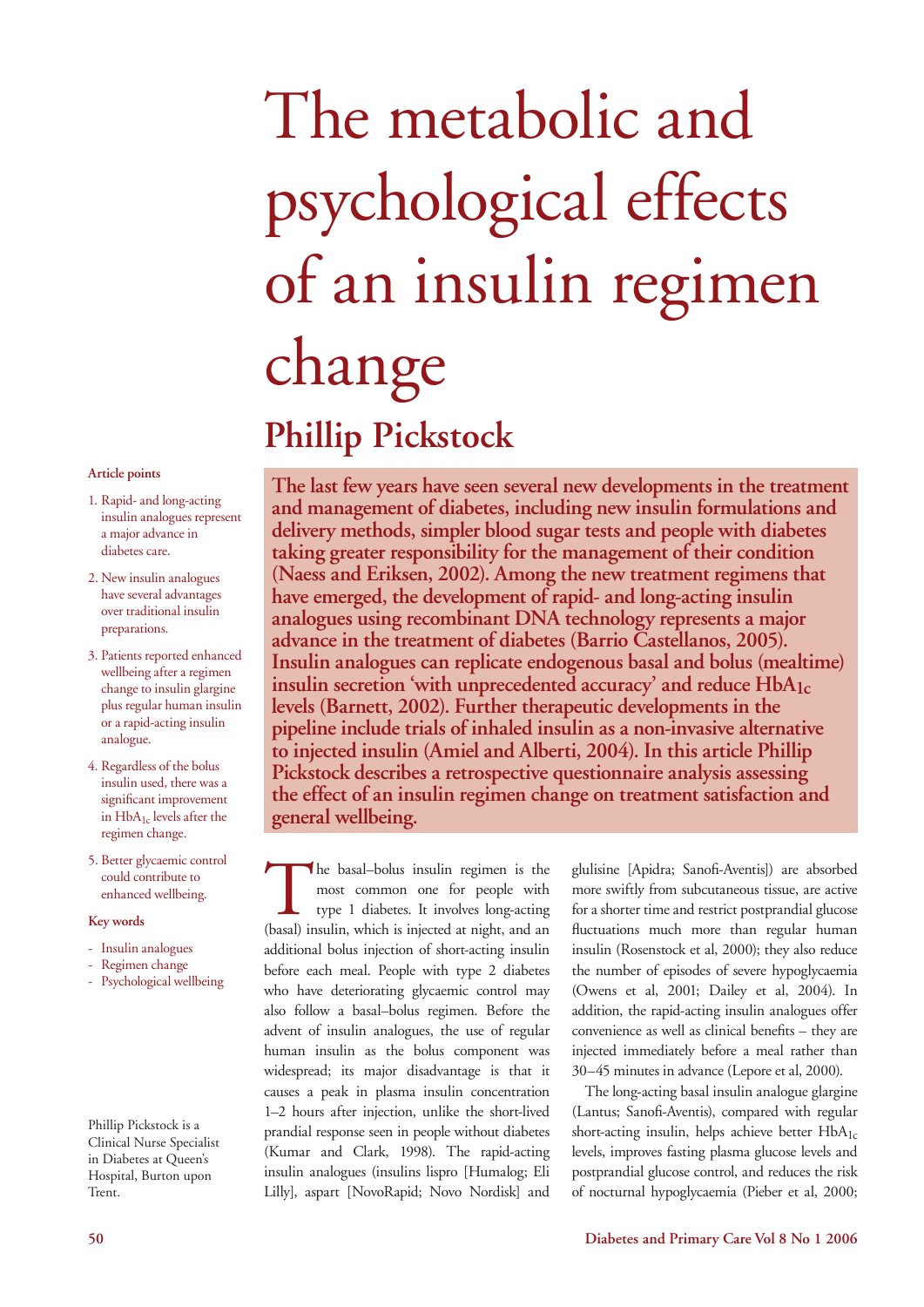Yki-Jarvinen et al, 2000). In addition, insulin glargine has a stable metabolic profile that more closely mimics the action of endogenous insulin (Naess et al, 2004). Metabolic activity reaches a plateau 4 hours after its administration, remaining constant for 30 hours, whereas the time–action profile of traditional Neutral Protamine Hagedorn (NPH) insulin shows a pronounced peak after 4– 6 hours followed by a decline (Heinemann et al, 2000). In addition, insulin glargine's constant and peakless profile allows its flexible administration – whereas traditional insulins must be injected at bedtime – and it has a lower inter-subject variability than short-acting insulins, making accurate dosing and titration easier (Lepore et al, 2000).

Another long-acting insulin analogue, detemir (Levemir; Novo Nordisk), was released in the UK in June 2004 after the clinical phase of the author's study had been conducted (Naess and Eriksen, 2002). Insulin detemir is currently licensed as part of a basal–bolus insulin regimen only (Novo Nordisk, 2005). Preliminary data suggest detemir, given twice daily, is associated with a reduced risk of nocturnal hypoglycaemia and weight gain compared with NPH in people with type 1 diabetes (Hermansen et al, 2001; Vague et al, 2003; Home et al, 2004).

An alternative regimen to basal–bolus for people with type 2 diabetes is twice-daily premixed insulin in which traditional short- or rapid-acting insulin and intermediate-acting basal insulin are combined in one syringe. Modern premixes manufactured using rapid-acting insulin analogues offer better postprandial control and are therefore replacing the traditional products (Garber, 2006). Despite their convenience for older people and people with visual impairment (Coscelli et al, 1992; McCormack and McElduff, 2004), such mixes do not closely match the profile of endogenous insulin and studies comparing them with a basal insulin and oral antidiabetic agent (OAD) combination have produced mixed findings (Janka et al, 2005). One study found more participants achieved glycaemic targets on a twice-daily pre-mix using biphasic insulin aspart (NovoMix 30; Novo Nordisk) than with oncedaily glargine plus OADs (Raskin et al, 2005), although the number of minor hypoglycaemic episodes, weight gain and insulin doses were greater in the pre-mix group. Another study found that more individuals achieved target  $HbA_{1c}$ levels with insulin glargine plus OADs than those on 30% regular/70% human NPH insulin. Participants on glargine plus OADs had fewer confirmed hypoglycaemic events than patients on 30/70 (Janka et al, 2005).

#### **Management of wellbeing in diabetes care**

Research has shown that people with diabetes report lower psychological wellbeing than those without reported disease (Naess et al, 2004); therefore, the maintenance or improvement of psychological outcomes is an important goal of diabetes care (Witthaus et al, 2001). As hyperglycaemia is associated with a greater incidence of vascular complications, improved glycaemic control could contribute to improved psychological wellbeing and vice versa, but a positive correlation cannot be assumed (Witthaus et al, 2001). Van der Does et al (1996) found higher HbA<sub>1c</sub> levels were significantly associated with higher symptom scores (which were obtained using a health outcome measures instrument specific to diabetes, developed by Grootenhuis and colleagues [1994]), worse mood and worse general wellbeing. Other, more controversial, findings found low levels of  $HbA_{1c}$  related to low wellbeing (Naess et al, 1995).

Modern treatment regimens could improve psychological wellbeing; other contributory factors could include environmental factors, such as the changes in attitude towards people with chronic conditions and less stigmatisation, and the increase or reduction of complications (Naess and Eriksen, 2002). Naess and Eriksen (2002) are currently working to establish whether improved methods of diabetes control lead to improved psychological wellbeing and reduced co-morbidity.

Witthaus et al (2001) assessed treatment satisfaction and psychological wellbeing in 517 people with type 1 diabetes who were randomised to treatment with insulin glargine once daily, or NPH once or twice daily, depending on their previous regimen, with regular human insulin as the bolus component. Participants were asked to complete the Diabetes Treatment Satisfaction

#### **Page points**

- 1. Research has shown that people with diabetes report lower psychological wellbeing than those without reported disease; therefore, the maintenance or improvement of psychological outcomes is an important goal of diabetes care.
- 2. Modern treatment regimens may improve psychological wellbeing, although other contributory factors could include environmental factors, such as the changes in attitude towards people with chronic conditions and less stigmatisation, and the increase or reduction of complications.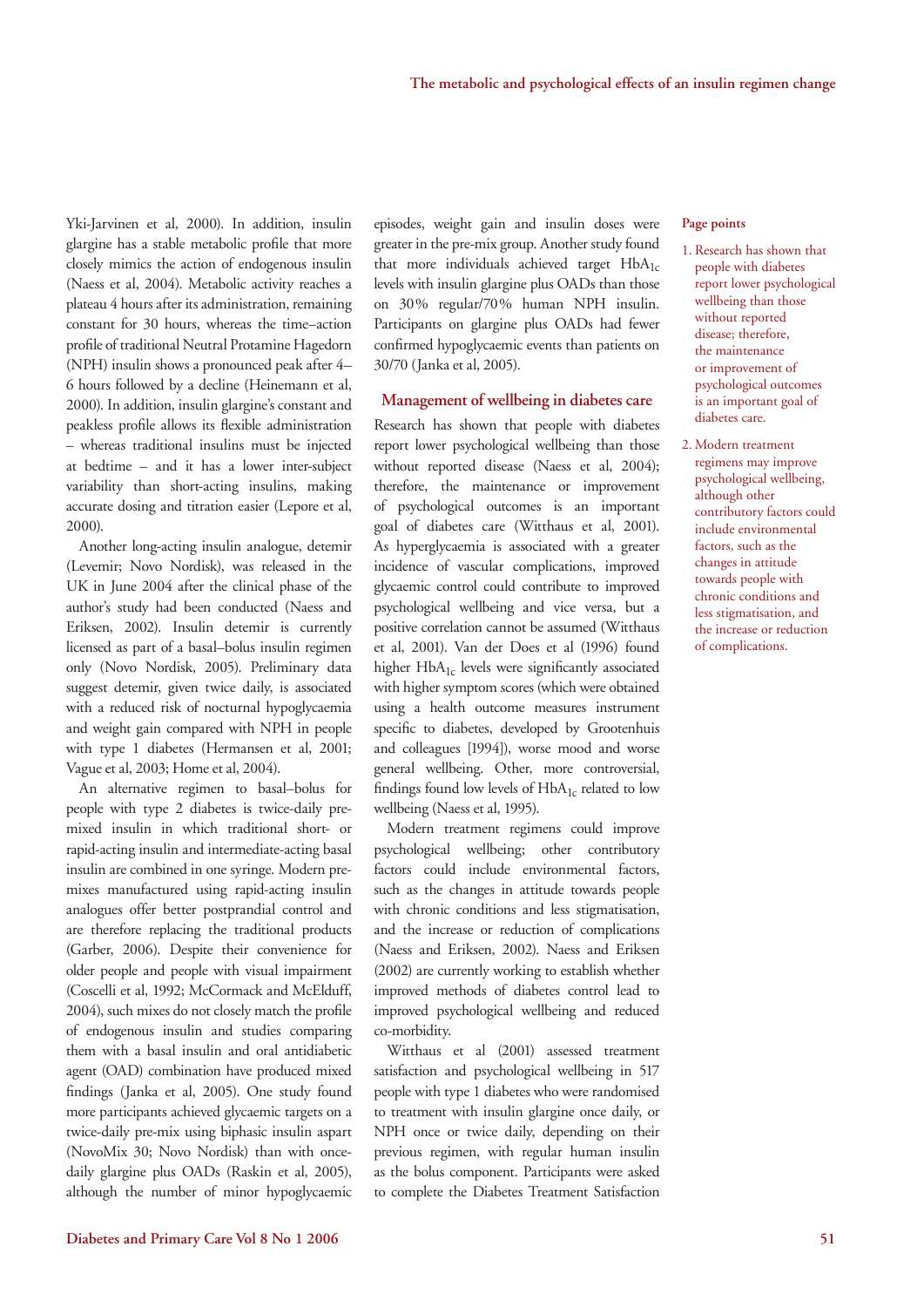**Table 1. Sample from the retrospective questionnaire. Participants were invited to circle more than one word if appropriate.**

The questionnaire asked people to circle one or more words/phrases which they related to with regard to their previous insulin regimen and the new one:

- $\bullet$  miserable
- l sad
- $\bullet$  depressed
- $\bullet$  anxious
- $\bullet$  unwell
- $\bullet$  under the weather
- $\bullet$  OK
- l good
- $\bullet$  happy
- $\bullet$  healthy **·** energetic
- $\bullet$  fit
- 

They were also asked to circle the following words/phrases with respect to their hypoglycaemic episodes:

- $\bullet$  more frequent
- $\bullet$  more of a problem
- $\bullet$  the same
- $\bullet$  less frequent
- $\bullet$  no longer a problem

They were also asked to circle the following words/phrases with respect to how they found testing their blood glucose:  $\bullet$  worse

- $\bullet$  more difficult
- $\bullet$  the same
- $\bullet$  better
- **·** easier

Questionnaire and the Wellbeing Questionnaire during clinic visits at baseline and at weeks 8, 20 or 28. Treatment satisfaction improved with insulin glargine but deteriorated slightly with NPH. There was greater satisfaction with insulin glargine, regardless of previous regimen or injection device, and most emphasis was on treatment satisfaction items for 'convenience' and 'desire to continue treatment'. Overall psychological wellbeing improved in both treatment groups.

Similar increases in treatment satisfaction have been reported from unblinded trials comparing insulin lispro with regular human insulin (Kotsanos et al, 1997). Indeed, those who reverted to regular insulin from lispro had marked reductions in treatment satisfaction, although these did not affect differences in responses concerning insulin glargine and NPH (Witthaus et al, 2001). Trials combining insulin glargine with a rapid-acting analogue may demonstrate improvement in treatment outcomes.

#### **The Burton upon Trent experience**

In the author's hospital a total of 30 patients with long-standing type 1 diabetes and suspected poor glycaemic control – owing to their need for six or more specialist nurse interventions over the previous 2 years – were recruited and their glycaemic control was confirmed by  $HbA_{1c}$ measurement before being switched from their existing regimens (twice-daily pre-mixes [using traditional 'non-analogue' insulins], or basal– bolus with ultralente or NPH) to a basal–bolus regimen using glargine as the basal insulin. There was no intentional randomisation and inclusion was determined solely on the participants' previous need for specialist nurse intervention. If patients were already on a basal–bolus regimen, their rapid-acting insulin component was left unchanged. Those switching from twice-daily pre-mixes were prescribed insulin aspart as their bolus insulin. Therefore, all patients received insulin glargine plus either regular human insulin (Actrapid, Novo Nordisk) or one of two rapid-acting insulin analogues (lispro or aspart) available in the UK at the time of the study. At routine follow-up consultations, a number of patients commented on an improvement in

their general wellbeing, prompting the author, in collaboration with consultant diabetologists Jonathan Benn and Andrew Willis, to devise a postal questionnaire. The questionnaire was designed to retrospectively establish patients' perceived wellbeing before and after their regimen change.

A further 70 patients (giving N=100) were recruited from routine clinic appointments because of their poor glycaemic control or other management issues such as significant hypoglycaemic events. As before, participants were switched from existing regimens (either basal–bolus or twice-daily pre-mixes using traditional 'non-analogue' insulins) to insulin glargine which was added to their existing rapid-acting component: either regular human insulin soluble insulin or a rapid-acting insulin analogue. Of the 100 patients surveyed, 95 had type 1 diabetes (64 of whom were males) and five had type 2 diabetes (three of whom were males). The average age was 45.4 years, average duration of diabetes was 23.3 years and the mean  $HbA_{1c}$  level was 9.21%.

The postal questionnaire was designed and sent out between 3 and 6 months after the regimen change. The questionnaire asked patients to rate their perceived wellbeing before and after the regimen change by circling the most appropriate words from a list describing positive and negative emotional states (*Table 1*). The questionnaire also asked about the frequency of hypoglycaemic episodes and whether management of blood glucose levels was any easier after the regimen change (*Table 1*).  $HbA_{1c}$  levels after the regimen switch were measured at the individuals' next clinic appointment between 3 and 6 months later.

The author's diabetes centre manager, the consultant physician and the research manager were consulted regarding ethical approval. It was decided that ethical approval was not necessary as the clinical decision to change treatment regimens was made before the decision to conduct the study. The additional members of the group all required regimen changes due to poor glycaemic control. No randomisation of patients took place; the study was effectively a retrospective internal audit so it was felt that there were no ethical issues.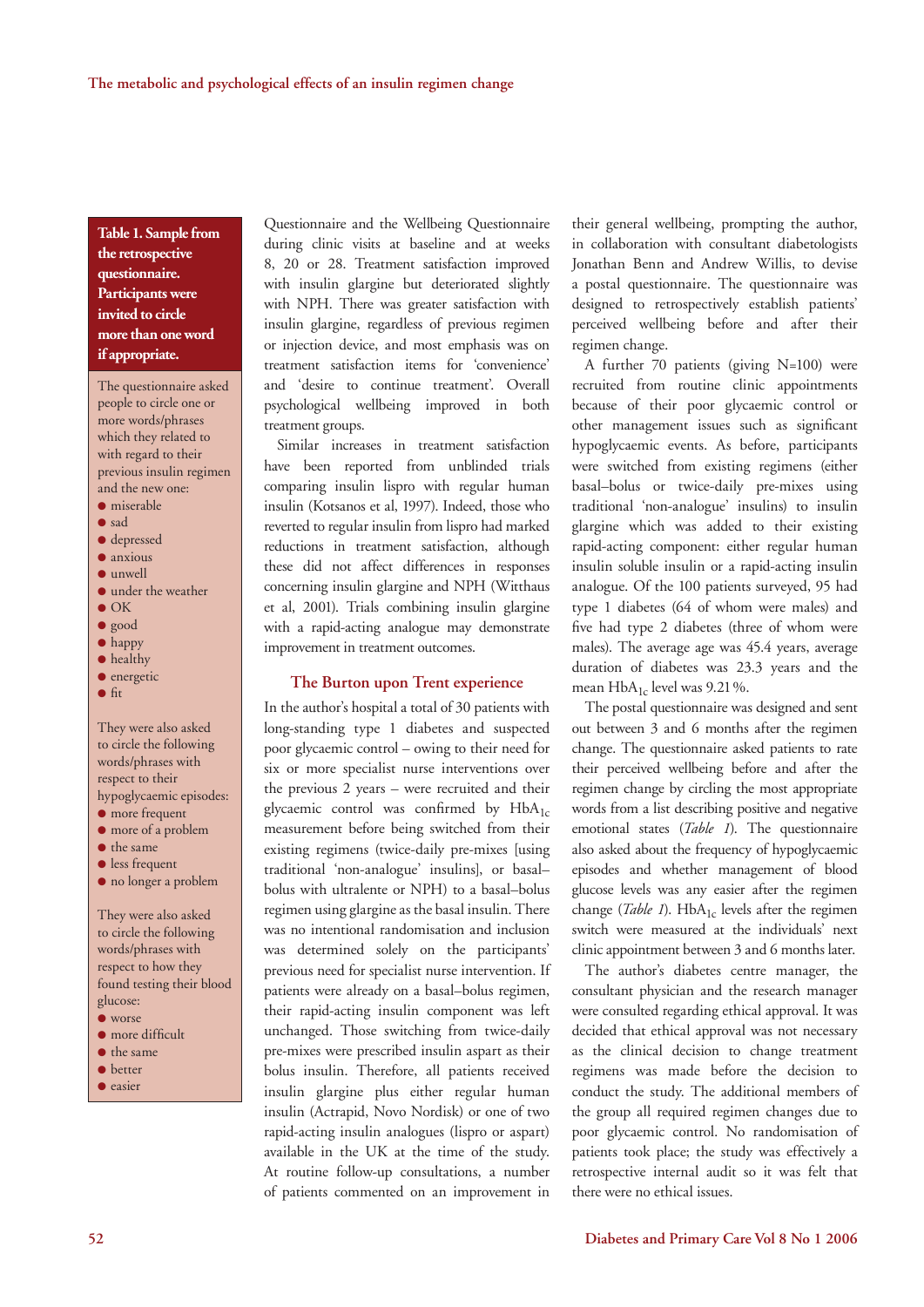#### **Results**

# **Comparison of clinic-measured HbA1c levels before and after the regimen change**

A total of 79 participants had their  $HbA_{1c}$ measurements taken before and after the regimen change (21 non-attendees), including 66 who switched from a basal–bolus regimen with traditional basal insulin (NPH or ultralente) and 13 formerly on twice-daily traditional insulin pre-mixes. Under the new basal–bolus regimen, with insulin glargine (basal) plus either an insulin analogue (insulins aspart or lispro) or regular human insulin (bolus), 42 patients received regular human insulin and 37 received either insulin aspart (n=28) or lispro (n=9). There was a significant improvement in  $HbA_{1c}$  levels after the regimen change (*P*<0.001) regardless of previous regimen or bolus component (*Tables 2 and 3*).

There was a greater average reduction in  $HbA_{1c}$ among those switching from twice-daily insulin pre-mixes than those switching from basal– bolus regimens (1.29% compared with 0.96%;  $P<0.001$ ), despite lower baseline  $HbA_{1c}$  levels in the insulin pre-mix group. Those receiving bolus insulin analogues also experienced a greater average reduction in  $HbA_{1c}$  than those receiving regular human insulin (1.16% vs. 0.89%).

#### **Questionnaire analysis**

All of the 100 participants were sent the questionnaire; 75 individuals returned it.

#### *Comparison of wellbeing before and after the regimen change*

Respondents' frequency of negative words was 115 and that of positive words was 35, which represents their perceived wellbeing before changing from their old regimen to a basal–bolus regimen with insulin glargine (basal) plus either an insulin analogue (insulins aspart or lispro) or regular human insulin as the bolus component (*Table 4*). After the regimen change, patients selected eight negative words and 131 positive words (*Table 5*). Comparison of the before and after estimates of wellbeing revealed that the regimen change resulted in a reduction in negative word selection of 93% (*P*<0.001) and an increase in positive word selection of 274% (*P*<0.001).

#### **Table 2. HbA1c levels before and after the regimen change.**

|                                  | Number of<br>patients | $HbA_{1c}$ value<br>before change | $HbA_{1c}$ value<br>after change | Change    | $P$ -value |
|----------------------------------|-----------------------|-----------------------------------|----------------------------------|-----------|------------|
| Previous                         |                       |                                   |                                  |           |            |
| regimen                          | 79                    | $9.21\%$                          | 8.2%                             | $-1.02\%$ | < 0.001    |
| Basal-bolus                      | 66                    | $9.32\%$                          | 8.36%                            | $-0.96\%$ | < 0.001    |
| Twice-daily<br>insulin pre-mixes | -13                   | 8.71%                             | $7.42\%$                         | $-1.29\%$ | < 0.001    |

#### **Table 3. Comparison between regular human insulin (RHI) and short-acting insulin analogues as the bolus component.**

| <b>Bolus</b><br>component | Number of<br>patients | $HbA_{1c}$ value<br>before change | $HbA_{1c}$ value<br>after change | Change    | $P$ -value |
|---------------------------|-----------------------|-----------------------------------|----------------------------------|-----------|------------|
| <b>RHI</b>                | 42                    | $9.1\%$                           | 8.21%                            | $-0.89\%$ | < 0.001    |
| Analogues                 | 37                    | $9.35\%$                          | 8.19%                            | $-1.16\%$ | < 0.001    |

*Hypoglycaemia and managing blood glucose levels* Patients were invited to circle words (more

than one if appropriate) that described their perception of their episodes of hypoglycaemia and the management of their blood glucose levels. Out of 75 respondents, the majority felt their hypoglycaemic events were 'less frequent' (n=40) or 'no longer a problem' (n=22), while nine felt they were the same and six reported more frequent events (*Table 6*).

Responses (n=72) to the question about managing blood glucose indicate that the majority of patients felt glycaemic control was better (n=69) or easier (n=63) to achieve after the regimen change, even including those whose glycaemic

| Positive comment  | Frequency each comment cited |
|-------------------|------------------------------|
| <b>OK</b>         | 15                           |
| Good              | $\overline{4}$               |
| Happy             | $\overline{4}$               |
| Healthy           | 5                            |
| Energetic         | $\overline{2}$               |
| Fit               | $\overline{5}$               |
| Total number of   |                              |
| positive comments | 35                           |
| made              |                              |
|                   |                              |
| Negative comment  | Frequency each comment cited |
| Miserable         | 18                           |
| Sad               | 5                            |
| Depressed         | 13                           |
| Anxious           | 27                           |
| Unwell            | 22                           |
| Under the weather | 30                           |
| Total number of   |                              |
| negative comments | <i>115</i>                   |
|                   |                              |

# **Table 4. Wellbeing scores before the regimen change (number of**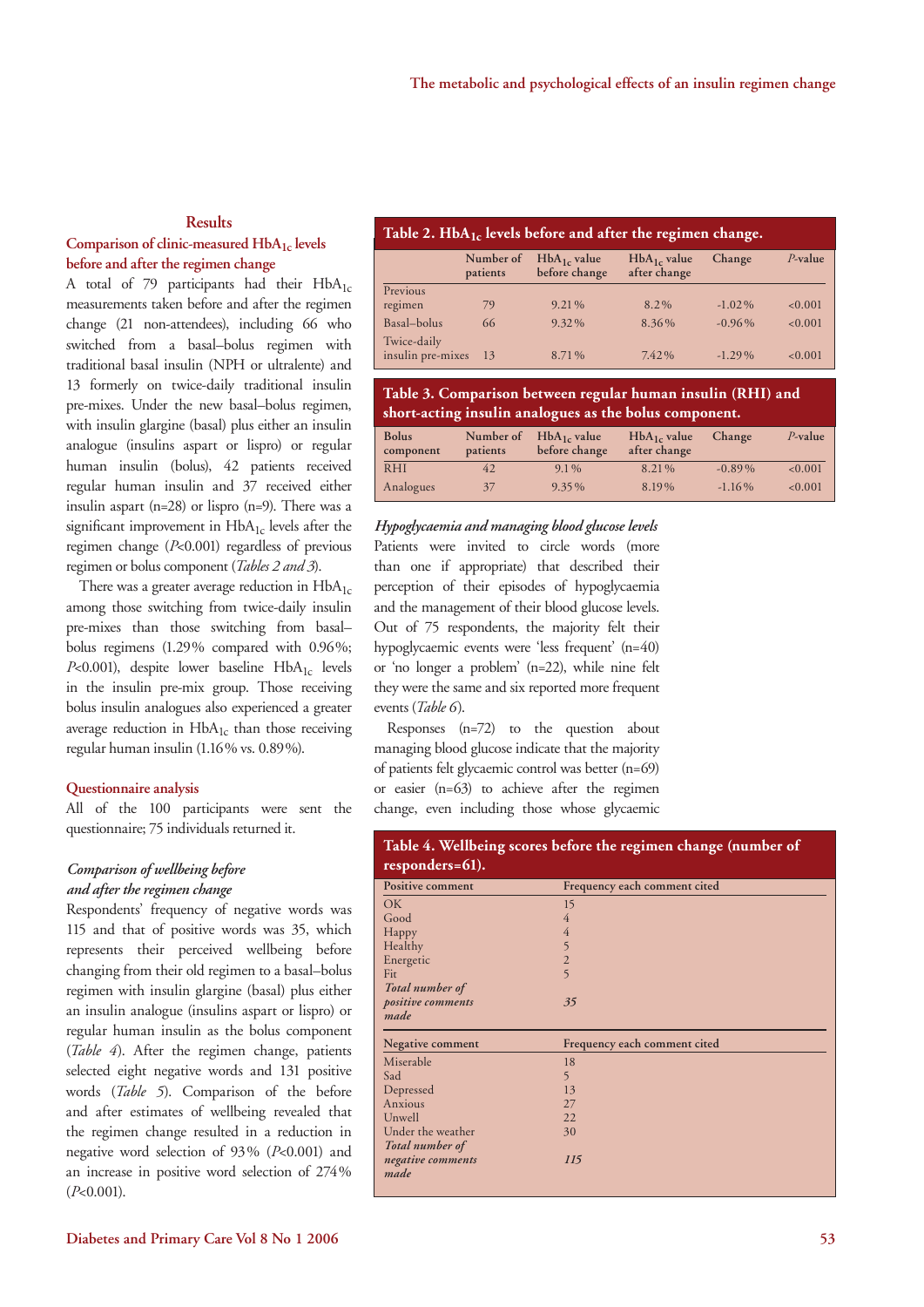## **Table 5. Wellbeing scores after the regimen change (number of responders=61).**

| <b>Positive comment</b>        |                  |                      |                | Frequency each comment cited |                        |
|--------------------------------|------------------|----------------------|----------------|------------------------------|------------------------|
| OK                             |                  |                      | 19             |                              |                        |
| Good                           |                  |                      | 34             |                              |                        |
| Happy                          |                  |                      | 27             |                              |                        |
| Healthy                        |                  |                      | 20             |                              |                        |
| Energetic                      |                  |                      | 16             |                              |                        |
| Fit                            |                  |                      | 15             |                              |                        |
| Total number of                |                  |                      |                |                              |                        |
| positive comments              |                  |                      | 131            |                              |                        |
| made                           |                  |                      |                |                              |                        |
| Negative comment               |                  |                      |                | Frequency each comment cited |                        |
| Miserable                      |                  |                      | 1              |                              |                        |
| Sad                            |                  |                      | $\overline{0}$ |                              |                        |
| Depressed                      |                  |                      |                |                              |                        |
| Anxious                        |                  |                      | 4              |                              |                        |
| Unwell                         |                  |                      | 1              |                              |                        |
| Under the weather              |                  |                      |                |                              |                        |
| Total number of                |                  |                      |                |                              |                        |
| negative comments              |                  |                      | 8              |                              |                        |
| made                           |                  |                      |                |                              |                        |
|                                |                  |                      |                |                              |                        |
| Table 6. Hypoglycaemic events. |                  |                      |                |                              |                        |
| Number of<br>respondents       | More<br>frequent | More of a<br>problem | The same       | Less<br>frequent             | No longer<br>a problem |
| 75                             | 6                | $\theta$             | 9              | 40                           | 22                     |

| Table 7. Management of blood glucose (including $HbA_{1c}$ levels). |  |                      |          |               |        |
|---------------------------------------------------------------------|--|----------------------|----------|---------------|--------|
| Number of<br>respondents                                            |  | Worse More difficult | The same | <b>Better</b> | Easier |
| 72                                                                  |  | $\left( \right)$     | 13       | 69            | 63     |

control deteriorated (n=5; mean increase in  $HbA_{1c}=0.28\%$ ; data not shown). Management of glycaemic control remained the same as before for 13 patients; none reported deterioration in the management of their blood glucose (*Table 7*).

#### **Findings**

There was a significant improvement in  $HbA_{1c}$ after the regimen change, regardless of whether a rapid-acting insulin analogue or regular human insulin was used as the bolus insulin. These results, along with the perceived reduction in hypoglycaemic events, agree with previous findings that insulin glargine effectively enables the achievement of glycaemic control and reduces hypoglycaemic events (Pieber et al, 2000; Riddle et al, 2003).

The increase in self-reported wellbeing after the regimen change suggests that better glycaemic control could contribute to an improvement in wellbeing. Many other variables may also influence wellbeing, including those related to diabetes (such as perceived reduction in hypoglycaemic episodes, easier management of diabetes and perceived flexibility of dosing) and those unrelated to diabetes (such as changing life circumstances). It must be noted that both wellbeing estimates were recorded at the same time after the regimen change; therefore, the pre-change wellbeing estimate was recorded retrospectively. This could compromise patient recall and, therefore, accuracy, so these findings should be interpreted with caution. It should also be noted that the survey questionnaire was devised at Queen's Hospital and has not been scientifically validated. Further research using validated questionnaires is required to establish whether or not there is a relationship between improved glycaemic control, enhanced wellbeing and an insulin regimen change to a long-acting insulin analogue.

## **Implications of these findings for primary care practitioners**

Fear of hypoglycaemic events is a major barrier to insulin initiation, for both patients and healthcare professionals, particularly in primary care, where prescribers are more likely to have limited experience. It is reassuring for prescribers that long-acting insulin analogues offer equivalent glycaemic control with a reduced risk of hypoglycaemia compared with NPH (Riddle et al, 2003; Chapman and Perry, 2005).

Physicians may find insulin glargine is especially helpful for patients who work shifts, where work patterns may be irregular, because its 24-hour action profile means it can be administered at any time of the day, as long as it is the same time each day (Riddle et al, 2003). Traditionally, long-acting insulin had to be administered at bedtime, but for shift workers who retire at 2200 hours one week and 0800 hours the next, for example, changing injection time to correspond with a variable bedtime can compromise glycaemic control. One of the author's patients now administers insulin glargine at 1400 hours – the time he gets up when on night shift and a convenient time to inject when he works day shifts. In the author's experience, patients on older long-acting insulins